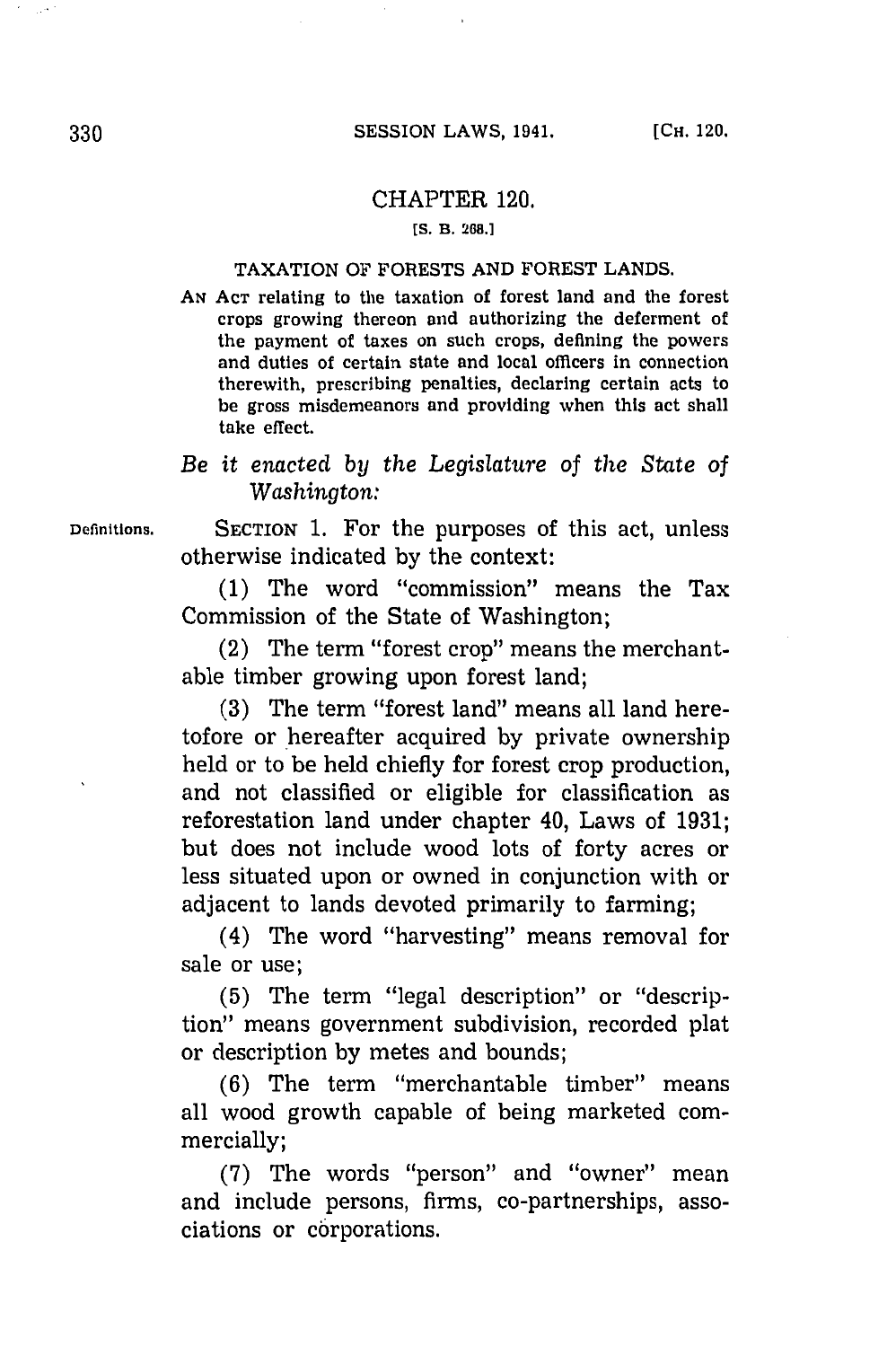SEC. 2. For the purpose of taxation, all forest  $T_{\text{demed}}^{\text{Imber}}$ crops shall be deemed to be personal property personal whether owned separately from or in conjunction with the ownership of the land and all forest land shall be deemed to be real property. Forest land shall **Forest land** shall **Forest** land be assessed and taxed under the provisions of law **realty.** pertaining to the assessment and taxation of real property. The basis of assessment shall be fifty per **Basis of** centum (50%) of the true and fair value of the land in money, which shall be taken to be that value which would remain if the forest crop were entirely harvested. **All** forest crops shall be assessed and taxed as personal property, but there shall be no distraint for any such taxes until five **(5)** years after delin- **No distraint** quency thereof. Forest crops upon forest lands, as hereinafter classified, shall be assessed and taxed only as in this act provided.

SEC. 3. Upon the taking effect of this act it shall **Duty of** county be the duty of the Assessor of each county in the **Assessor.** state, having within it any forest lands, to classify such lands for the purpose of applying the pro- *Classification*. visions of this act. Such classification shall be made upon the verified petition of the owner giving a **Require**full and complete legal description of his land, the approximate stand of timber **by** cruise or count and such other information as may assist the Assessor in determining whether the property shall be classified as forest land. If no verified petition is filed **by** the owner, the Assessor may classify the property upon the basis of such facts as are available to him, but he shall not classify the property of any owner who objects to having his property classified and refuses to accept the benefits of this act. He shall prepare a list of all forest lands within *Prepare* **list.** his county so classified, containing a legal description of each tract or parcel, the name and address of the owner, the cruise or approximate stand of Approximate timber and such other information as may be rele-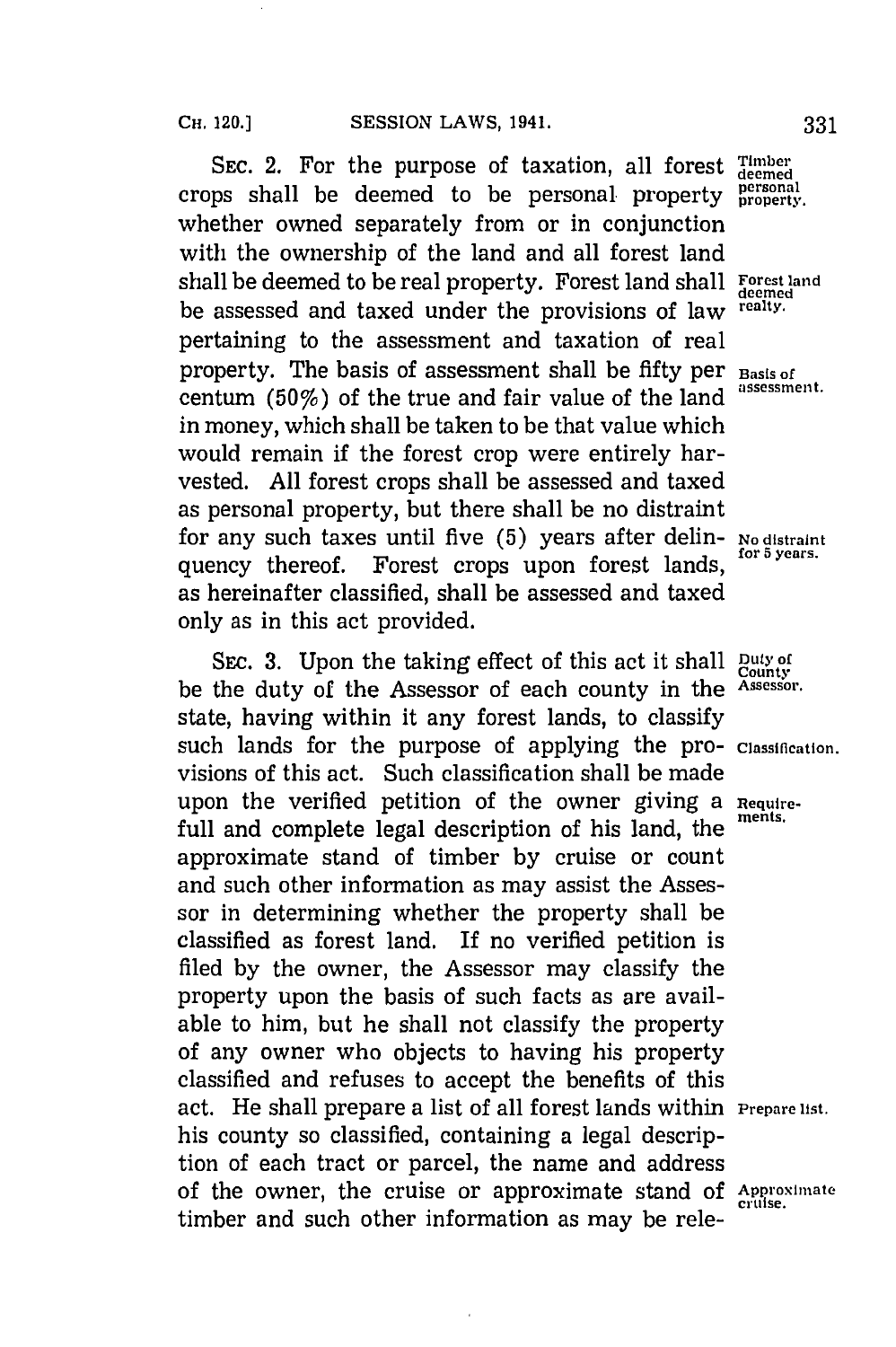List in vant to the purposes of this act. Such list shall be made in triplicate and one copy forwarded to the Commission and one furnished to the County Treasurer. After completing his classification, the Assessor shall notify each owner or petitioner **by** mail Owner may **that his land has been classified as forest land or** appeal from that the Assessor has refused to classify a petitioner's land as forest land and the owner, petitioner or any person having a lien on or a contract for the purchase of said property, may thereupon, if dissatisfied with the determination of the Assessor, **Procedure.** appeal to the Commission **by** mailing to or filing with the Commission within ten **(10)** days after receipt of the notice a statement in writing that he appeals from the action of the County Assessor. The Commission shall fix a time for hearing not **Hearings,** less than twenty (20) nor more than sixty **(60)** days from the date of receipt of the notice of appeal at which objections to the classification or the failure of the Assessor to classify may be heard. Such hearing may be held at Olympia or, if the Commission so elects, at the county seat of the county where the land is located, and may be conducted **by** an agent or appointee of the Commission who shall prepare a transcript of the testimony and submit the same, together with his recommendation, to the Commission for final order. The **Commission Commission** in its order shall have the right to order. **order,** add to or eliminate from the Assessor's classification such land described in the petition as in its judgment properly should or should not be classified as forest land. One copy of the Commission's order shall be mailed to the Assessor and one copy to the Order **OWNER ORDER ISLAND ORDER IN A SAID ORDER TO VIOLET SHALL DETERMINE A SAMPLE PARTICLE OF A SAMPLE PARTICLE OF A SAMPLE PARTICLE OF A SAMPLE PARTICLE OF A SAMPLE PARTICLE OF A SAMPLE PARTICLE OF A SAMPLE PARTICLE OF A reviewable. by** certiorari as provided **by** law. The Assessor shall annually thereafter, in a similar manner and **To alter list** under similar procedure, make such additions to **annually,** or eliminations from the list of forest lands within his county as he may deem proper.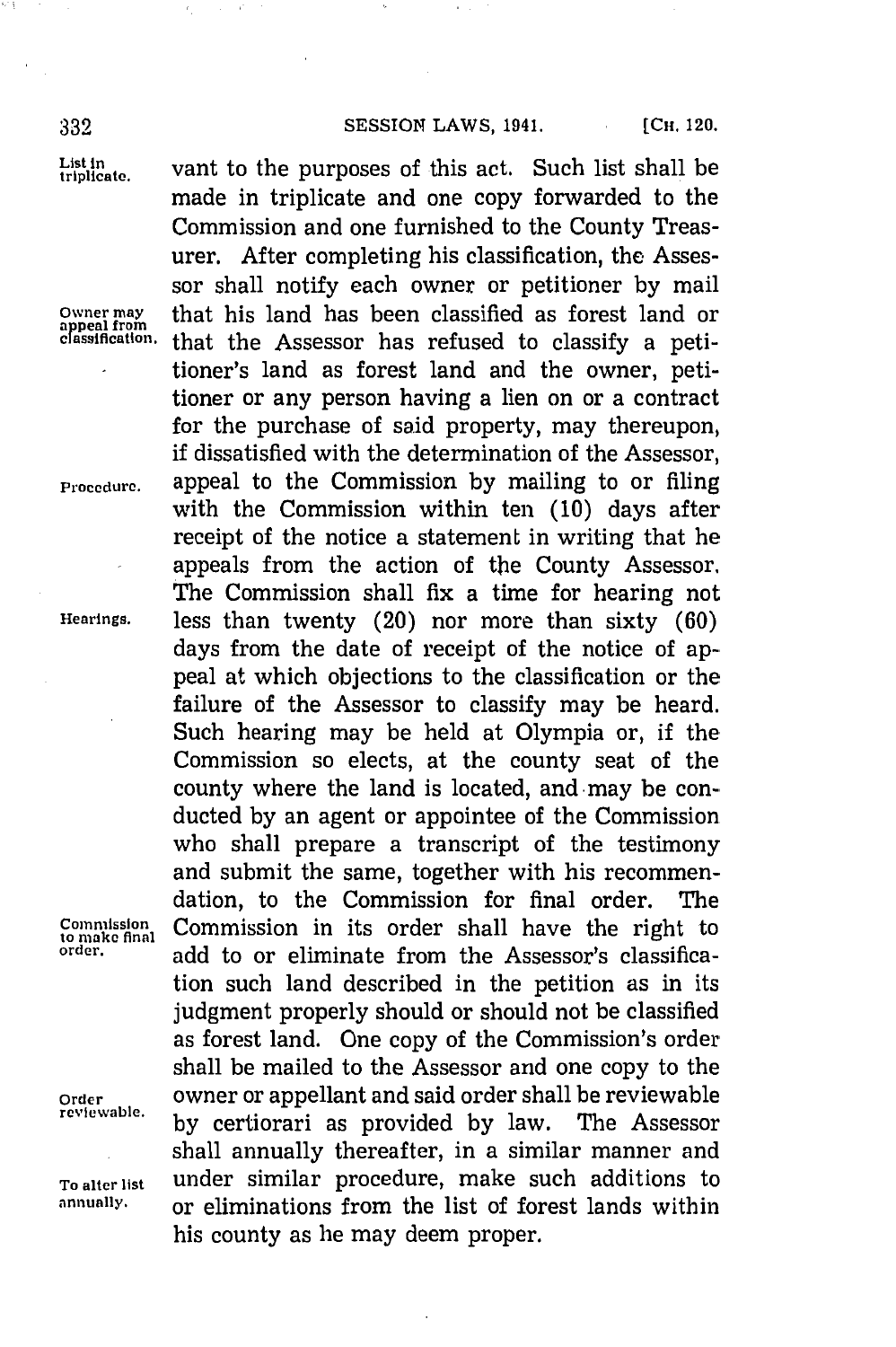SEC. 4. For the assessment year 1941, and an- **Assessment.** nually thereafter, at the time of listing personal **property**. property, the County Assessor of each county having within it any classified forest lands shall proceed to assess all forest crops upon the lands so classified, the basis of assessment to be fifty per centum (50%) of the true and fair value of such **Basis.** forest crops in money: *Provided,* That subsequent to the assessment year 1942 or the first assessment year following classification in the case of forest crops classified after the beginning of the assessment year 1942, the County Assessor shall list and Make list every year. assess classified forest crops every year. Permanent forest assessment rolls shall be prepared **by** the County Assessor, in form prescribed by the Com- Permanent mission, containing vertical columns for the con- **rolls.** secutive entry from year to year of "assessed valuation," "total tax," "current tax," "deferred tax," Contents. ''cumulative deferred taxes,'' ''interest'' and ''total currently payable." Above the vertical columns shall be space for the listing of the name of the owner, a description of the forest crop and the legal description of the underlying forest land. One such roll may be used for all contiguous lands in common ownership in the same taxing district. After computing and extending the total tax against forest crops classified under this act, based upon his assessment thereof for the year in question, the Assessor shall extend in the "current tax" column the amount of tax against forest crop upon such legal description which is currently to be paid and shall extend in the "deferred tax" column the amount of such tax the payment of which is to be deferred under the provisions of this act, and he shall also compute and extend in the proper columns the amount of cumulative deferred taxes, interest chargeable thereon and the total sum currently payable. For the assessment year 1942, in the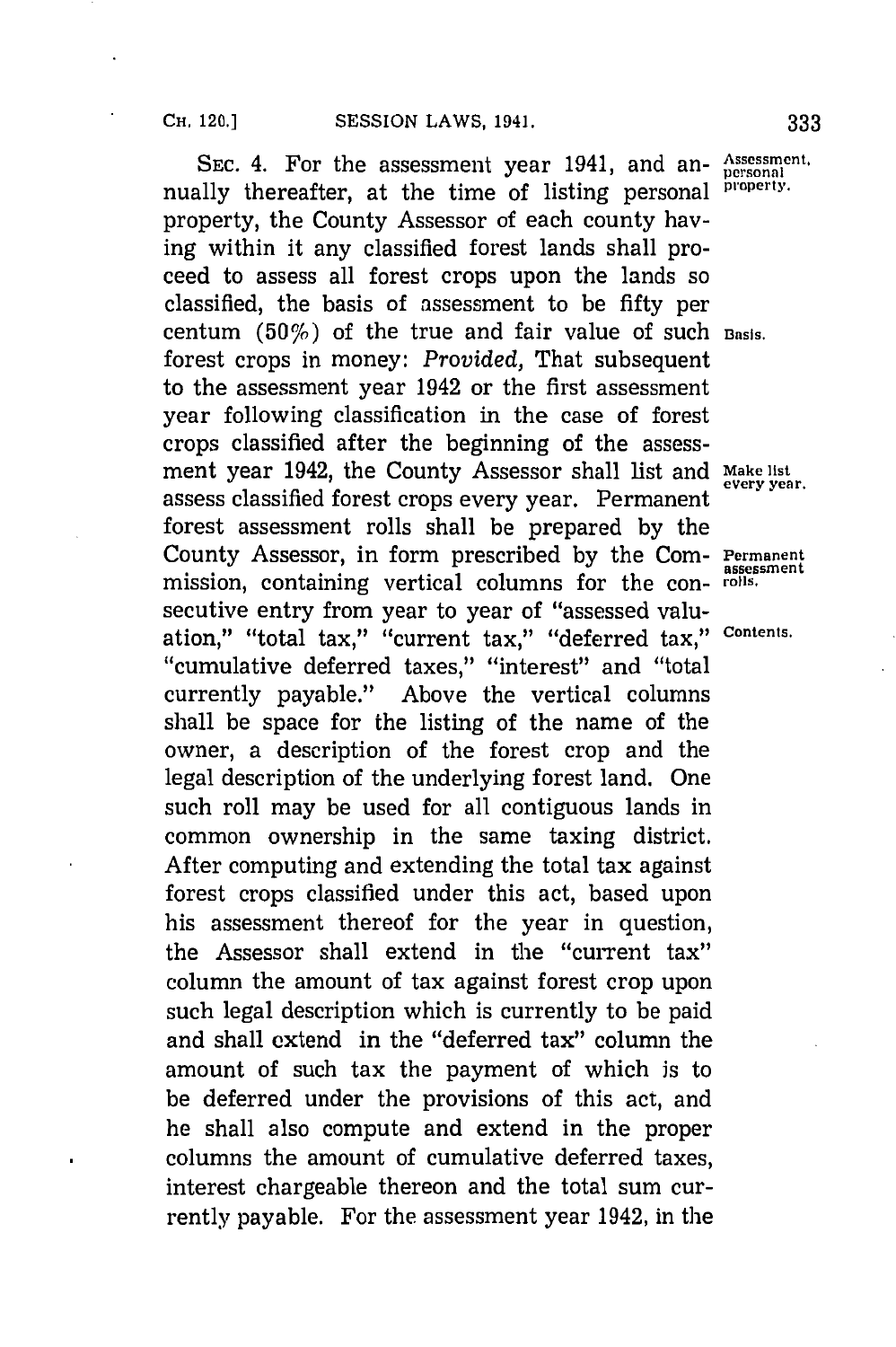extended<br>from year to

**lion after**

**basis.**

**Assessment** case of forest crops theretofore classified, and for **rolls fornms.** the first assessment year following classification, in the case of forest crops classified after the beginning of the assessment year 1942, the current tax **Basis of** to be extended in the column headed "current tax" **computation.** shall be the total tax diminished **by** an amount equal to seven and one-half **(71/2)** per centum **Deferred tax** thereof and the deferred tax to be extended in the from year to column headed "deferred tax" shall be the amount **year. by** which the total tax is thus diminished, and for Diminishing each succeeding year up to and including the assessment year 1951, or the tenth year after classification, as the case may be, the total tax as annually levied and extended shall be successively diminished **by** an amount equal to an additional seven and one-half per centum **(71/2%)** thereof in order to arrive at the current tax and deferred tax for each respective year. After the assessment year **No diminu- 1951,** or the tenth year after classification, as the case may be, there shall be no further diminution of tax and the current tax shall be twenty-five per centum (25%) and the deferred tax seventy-Permanent five per centum (75%), respectively, of the total tax for each year: *Provided,* That the cumulative **Proviso,** total of deferred taxes to be extended against any description in any year prior to the beginning of harvesting shall in no event exceed twenty-five per centum (25%) of the assessed valuation of the forest crop on such description and, whenever in any such year the theretofore accumulated total of deferred taxes plus the amount of annual deferred tax computed on the basis of the percentages above set forth exceeds such twenty-five per centum (25%) of assessed valuation, the annual deferred tax to be currently extended in the "deferred tax" column shall be the amount only, if any, **by** which such twenty-five per centum **(25%)** of assessed valuation of the property exceeds the theretofore accumulated deferred taxes.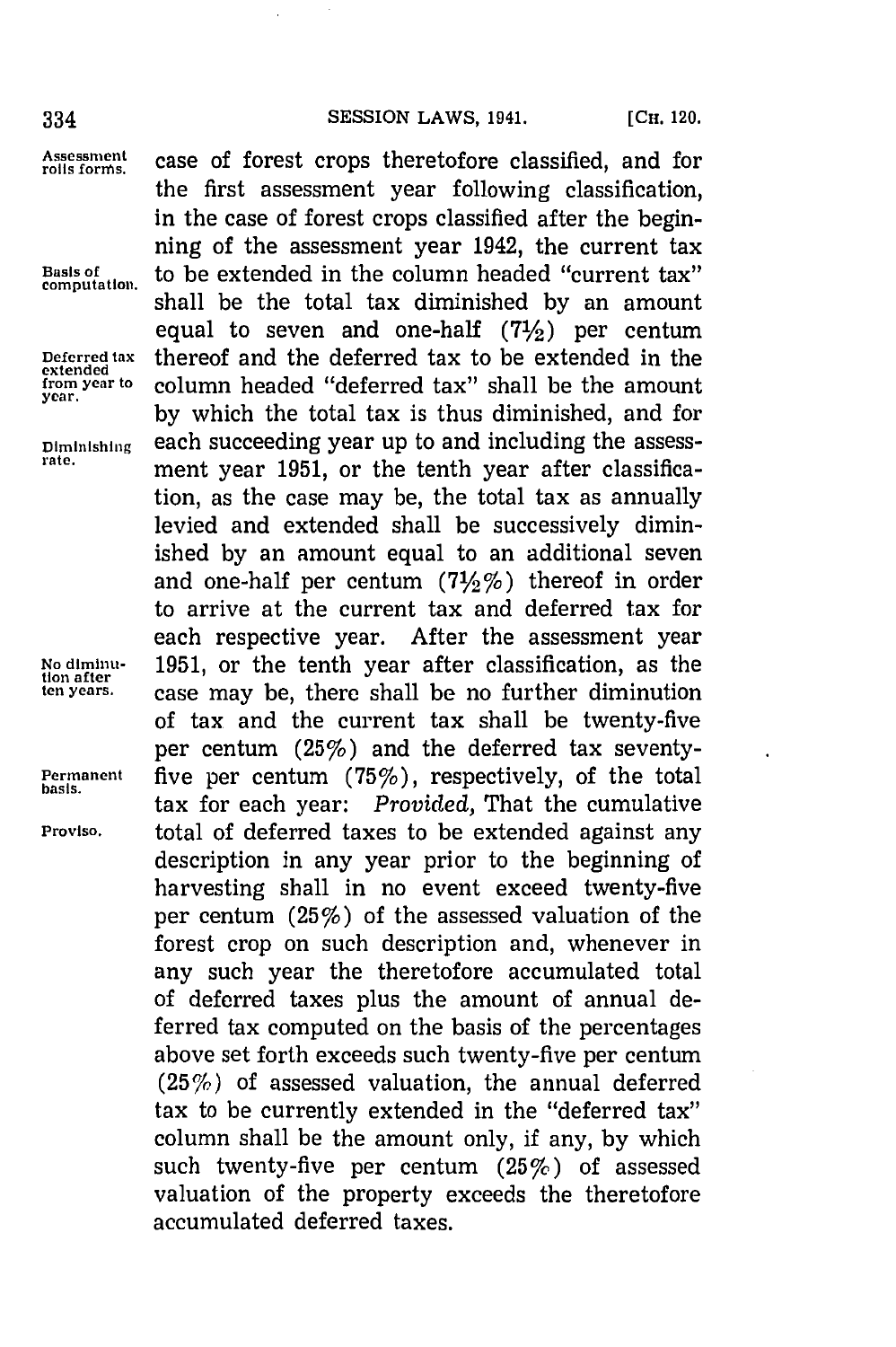Upon completion of the forest assessment rolls Assessor to be the time his other assessment rolls are the results. and at the time his other assessment rolls are transmitted, the County Assessor shall, for the first year after classification of forest lands under this act, transmit duplicate forest assessment rolls to the County Auditor, who shall in turn transmit the same to the County Treasurer for collection. The County Treasurer shall post the tax and interest **Treasurer** currently payable to his segregation register, return one duplicate of the forest assessment rolls to the County Assessor for assessment purposes during the next year and retain the other as his permanent tax roll and record of forest taxes levied under this act. For each succeeding year the forest assessment rolls shall be made singly and be similarly transmitted and upon receipt thereof the County Treasurer shall post the amount currently payable to his segregation register and all amounts as extended thereon **by** the Assessor to his permanent tax roll and record of forest taxes, returning the forest assessment roll to the County Assessor for next year's assessment purposes.

SEC. 5. The current tax including accrued in- Current tax terest on deferred taxes shall be collected under **on deferred** the provisions of the general revenue laws appli- **annually.** cable to the collection of personal property taxes and shall be subject to the same penalties provided **by** said laws for delinquency in payment, but there shall be no distraint for such tax until five **(5)** years after delinquency in payment thereof. The principal of the deferred tax shall accumulate from year to year and shall draw simple interest at the rate of three **(3)** per centum per annum from the **Interest rate on deferred** time when such tax would have been payable ex- **tax.** cept for the provisions of this act. The interest on the deferred taxes shall be added to and become part of a taxpayer's current tax and shall be payable annually at the same time and in the

**tax collected**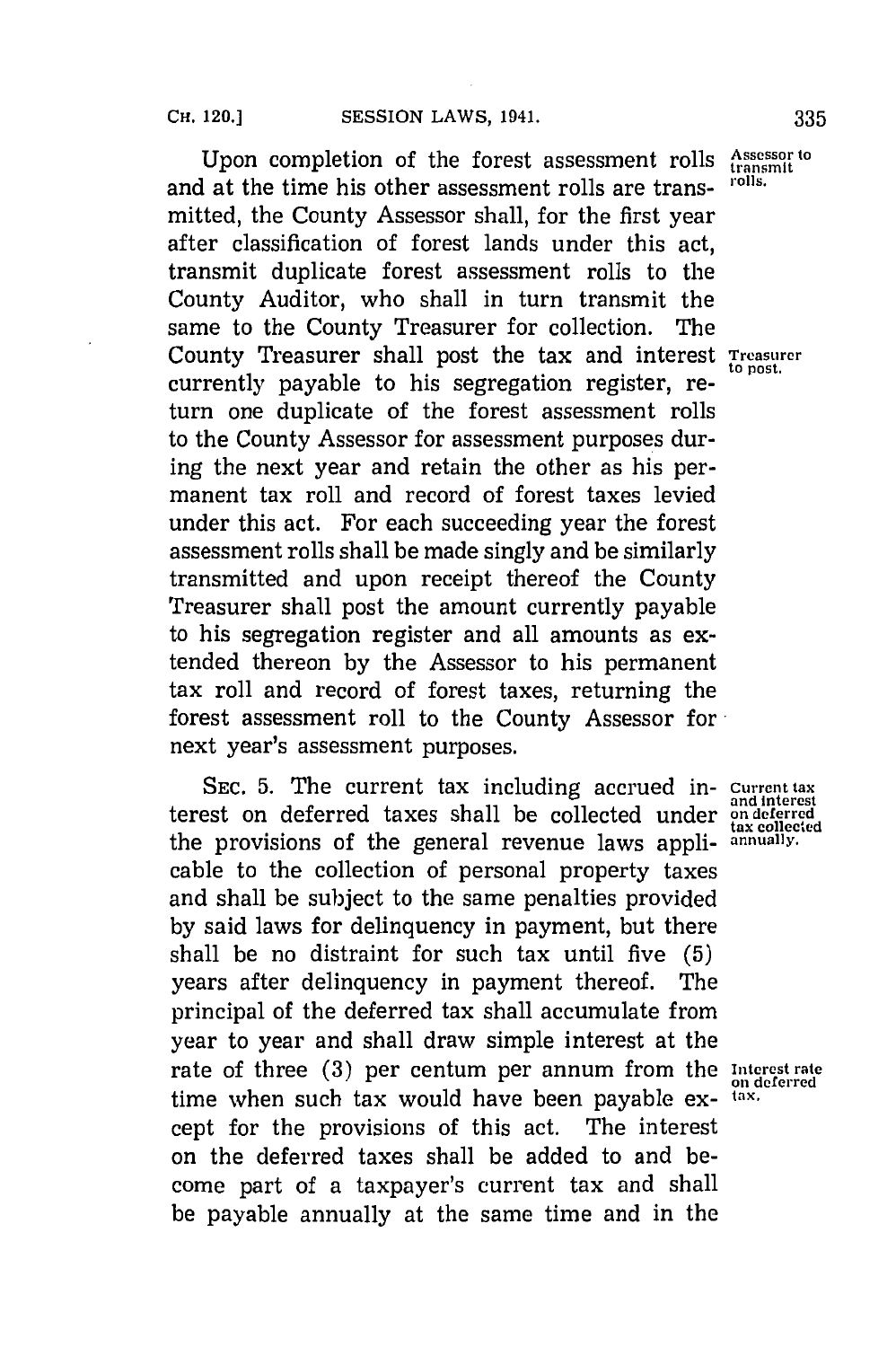same manner and shall be subject to the same rebates and penalties as the current tax against the same description. Deferred tax interest shall when collected be distributed to the same taxing district funds as are entitled to share in current tax collections. Nothing in this act shall be construed to Owner may prevent an owner of forest land from paying the pay deferred alafay and the same of the same of the same of the same of the same of the same of the same of the same of the same of the same of the same of the same deferred tax upon the forest crop at the time of paying the current tax. Deferment of taxes under this act shall in no wise impair the lien thereof against the forest land or crop but the same shall remain a valid and'subsisting lien until paid. If an owner of-forest crops upon forest lands classified under this act fails to pay or cause to be paid the current tax and deferred tax interest against the forest crop upon any description, plus the interest thereon, and the taxes assessed against the forest land underlying such forest crop, plus the **Delinquency** interest thereon, within five **(5)** years from the date of delinquency thereof, the privilege of further deferment of taxes against such forest crop shall be immediately withdrawn and the cumulative deferred taxes then standing against the particular description upon the County Treasurer's permanent record shall become immediately due and payable and shall be included **by** the County Treasurer in After any distraint proceeding against the forest crop and delinquency<br>
may distraint any proceeding for the foreclosure of certificates<br>
or foreclose. of delinquency against the underlying forest land.

**cancelling**

Must obtain **SEC. 6. Any person desiring to harves formulation**<br>formulations<br>timber. est crop upon any lands classified under this act<br>timber. shall before commencing such harvesting obtain from the County Treasurer of the county in which such forest crop is situated a harvesting permit. Said permit shall he issued **by** the Treasurer on written application therefor, stating the name of the applicant and the legal description or descriptions upon which harvesting is proposed to be con-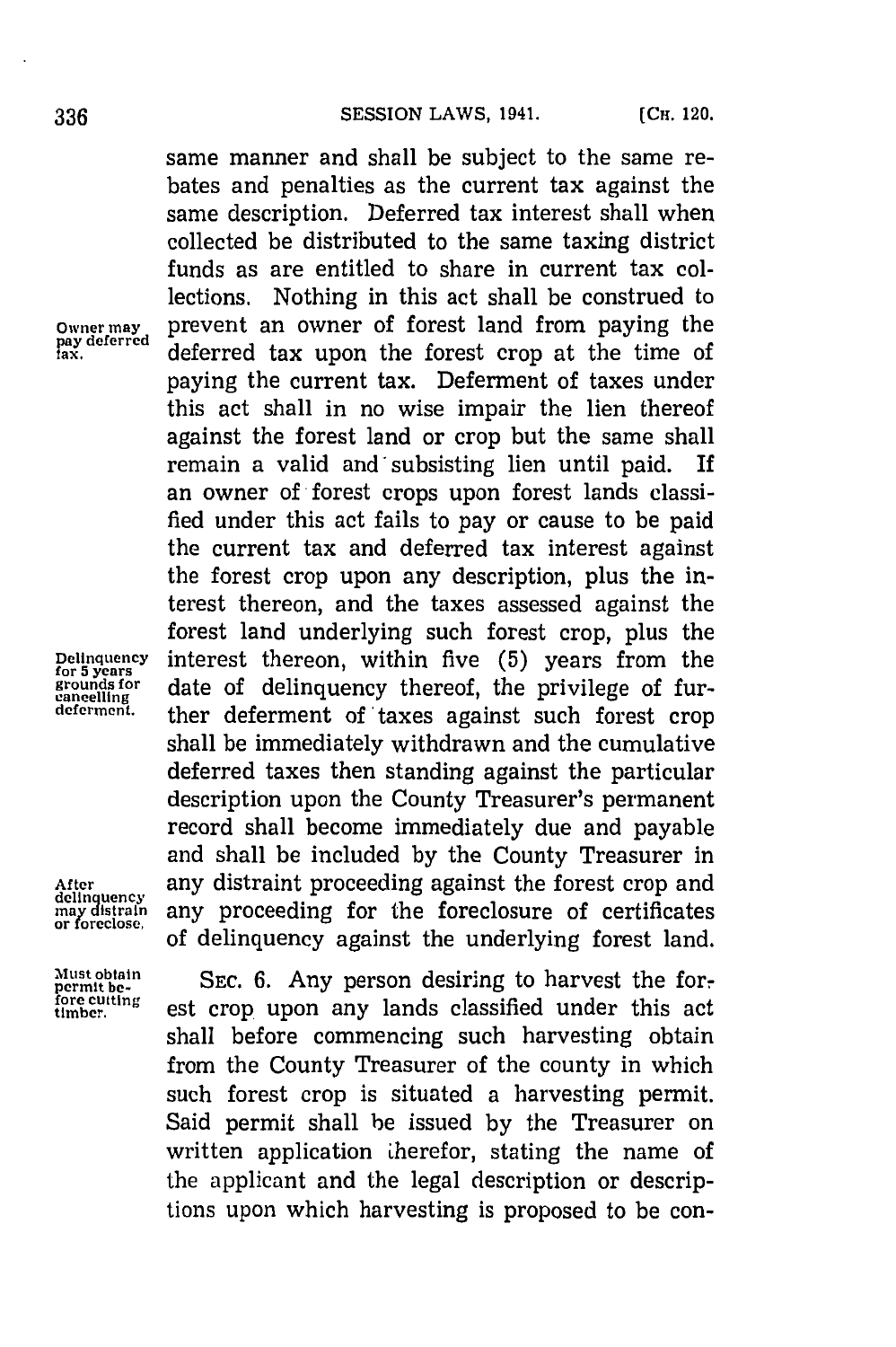ducted. Before such permit shall be issued the <sup>All taxes du</sup> applicant shall pay or cause to be paid in full all  $_{\text{mlt\text{isused}}}^{\text{before per}}$ taxes then due and payable against the particular description or descriptions covered **by** the application, including all taxes plus interest thereon, if any, against the forest land; all current taxes and deferred tax interest plus interest thereon, if any, against the forest crop; and the cumulative deferred taxes then standing against such description or descriptions upon the County Treasurer's permanent record. Deferred taxes are hereby declared to be due and payable against any legal description at the time the harvesting permit is applied for. Each harvesting permit shall explicitly state the legal description or descriptions upon which harvesting is thereby permitted. It shall be unlawful for any person to harvest any forest crop upon forest lands classified under this act without first having secured a harvesting permit under this section.

SEC. 7. Each such permittee shall, on or be- Report annually fore January 15th of each year, report under oath, amount of to the County Treasurer who issued the harvesting **harvested.** permit, the total acreage **by** description harvested during the preceding calendar year on the authority of each permit theretofore issued. If the report shows, or investigation **by** the County Treasurer independently of such report discloses, that the acreage actually harvested exceeds that covered **by** the permit, there shall be added to the cumulative deferred taxes standing on the Treasurer's record against the legal description containing such excess acreage a penalty of ten per centum  $(10\%)$  thereof, Penalty for which penalty shall for all purposes become a part <sup>permit.</sup> of such tax. In case harvesting under a permit is completed before the end of the calendar year, the report required **by** this section shall be made to the County Treasurer with fifteen **(15)** days after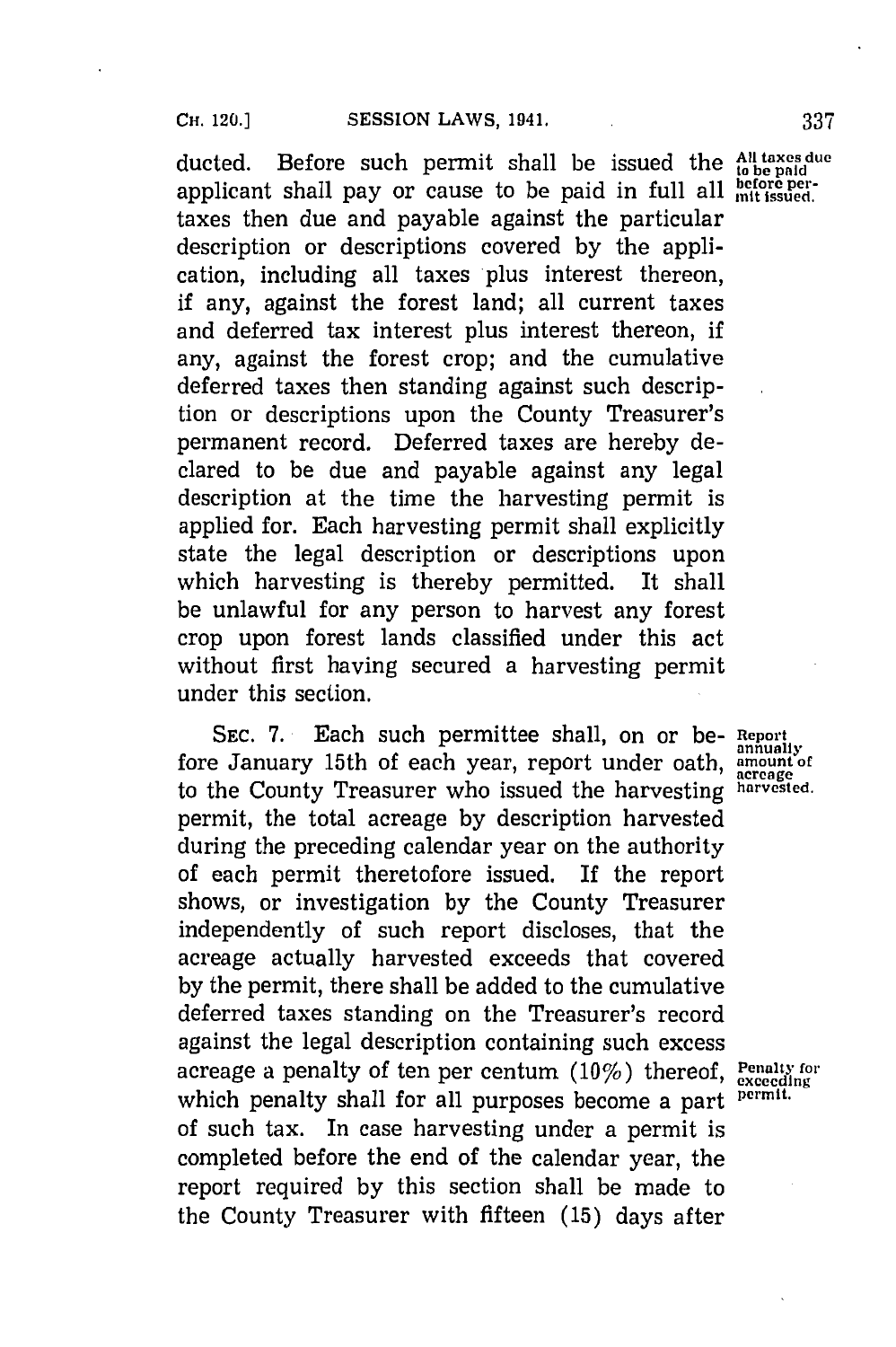completion of harvesting, but in all other respects the provisions of this section shall apply.

**Distribution SEc. 8.** Whenever deferred taxes are collected **of tax by Treasurer, by** the County Treasurer, he shall distribute the same, so far as possible, to the various funds existing at the date the deferred taxes would have become due and payable except for the provisions of this act, in accordance with the levies in effect as of said date. In the event any fund existent at that time has in the meantime been abolished **by** law and its obligations fully liquidated, its proportion of the tax shall be credited to the County Current Expense Fund. Any advancements between funds shall upon such payment be properly adjusted. Deferred taxes under this act shall be **County may** considered an asset against which a county or other<br>berrow on<br>deferred tax. taxing district, to whose credit such taxes stand, taxing district, to whose credit such taxes stand, may for corporate purposes borrow money to the extent of fifty per centum (50%) thereof, and such borrowing shall not be construed as increasing the net indebtedness of the county or other taxing district. Obligations secured **by** taxes deferred under this act shall be a legal investment for state funds, including the permanent school fund, any higher educational funds and the accident fund. Deferred **Deferred** taxes under this act shall not be considered as delinbeterred taxes under this act shall not be considered as definitions<br>tax not<br>considered quent state taxes for the purpose of the State Audelinquent. quent state taxes for the purpose of the state  $\Lambda u$ preceding year under section **71,** chapter **130,** Laws Extraordinary Session **1925,** it being the intent of this act that the state shall carry its proportion of the deferred taxes the same as counties or other taxing districts until the same are actually col-**Treasurer** lected. Each County Treasurer shall on or before **todState** January 15th of each year certify to the State Auditor the amount of the state's portion of the total of 'forest taxes deferred in his county in the preceding fiscal year and the State Auditor shall

**to report**